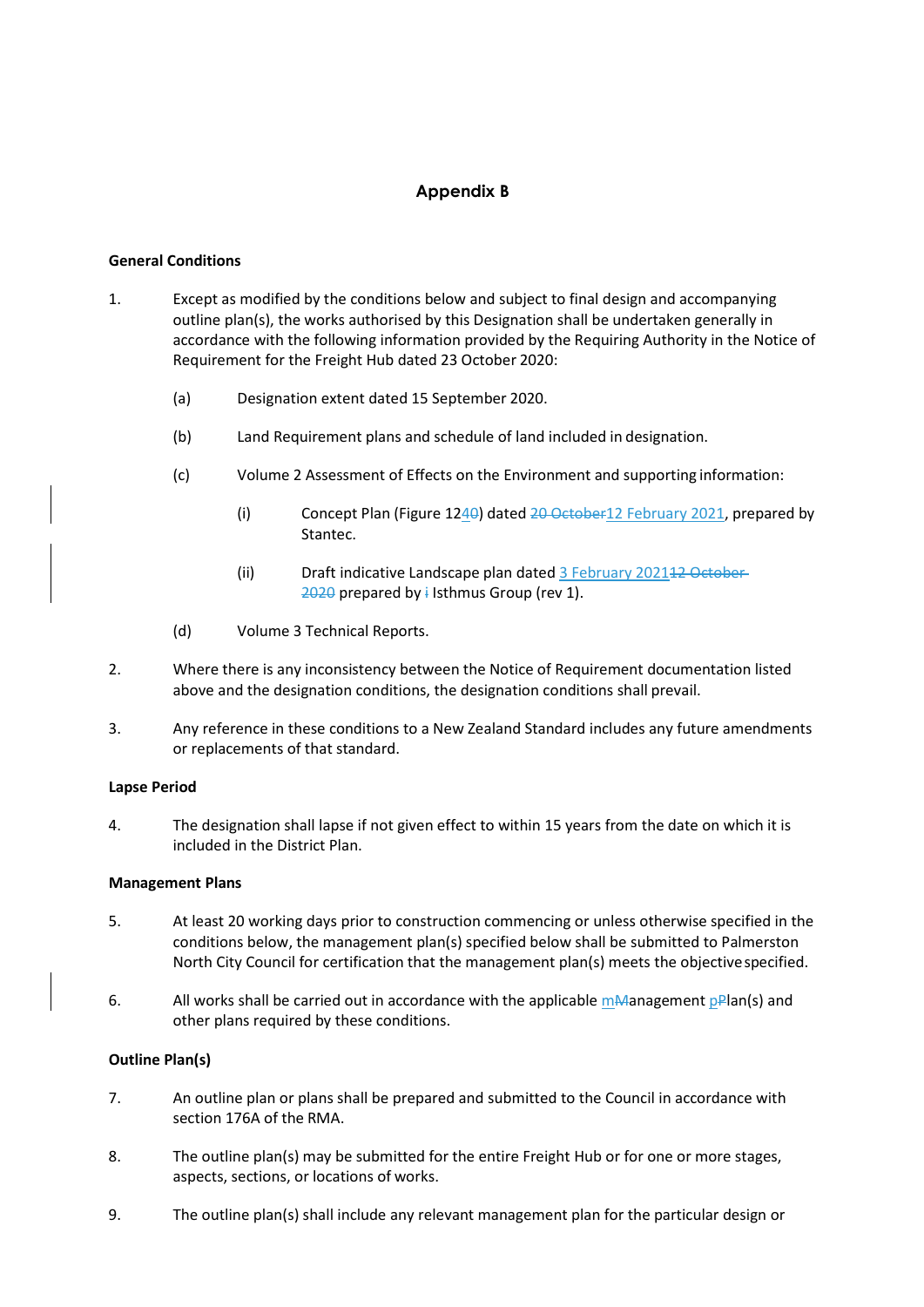construction matters being addressed in the outline plan. The following must be included in an outline plan or plans (as relevant to the particular design or construction matters being addressed):

- (a) Construction Management Plan
- (b) Construction Traffic Management Plan
- (c) Construction Noise and Vibration Management Plan
- (d) Landscape Plan
- (e) Construction Engagement Plan
- (f) Stormwater Design ReportManagement Plan
- (g) Stormwater Management and Monitoring and Maintenance Plan
- (h) Road Network Integration Plan
- (i) Operational Noise and Vibration Management Plan

(j) Operational Traffic Management Plan

(j)(k) Operational Dust Management Plan

- 10. The documents and plans referred to in condition 9 above may be amended to provide updated information or reflect changes in design, construction methods or the management of effects without the need for a further outline plan where:
	- (a) amendment proposed is provided in writing to the Palmerston North City Council; and
	- (b) amendment is in general accordance with the original document or plan, or the amendment is to give effect to an amendment required under another statutory approval.

## **Communication and Engagement**

## Community Liaison Forum

- 11. At least 12 months prior to construction Prior to the commencement of constructionand until at least 12 months after the Freight Hub commences operationthe Requiring Authority shall establish and maintain a Community Liaison Forum.
- 12. The purpose of the Community Liaison Forum is to provide an interactive forumplatform through which the Requiring Authority can provide information to, and receive feedback from the community on any matters relating to the construction and operation of the Freight Hub, including updates on material changes in design or activity.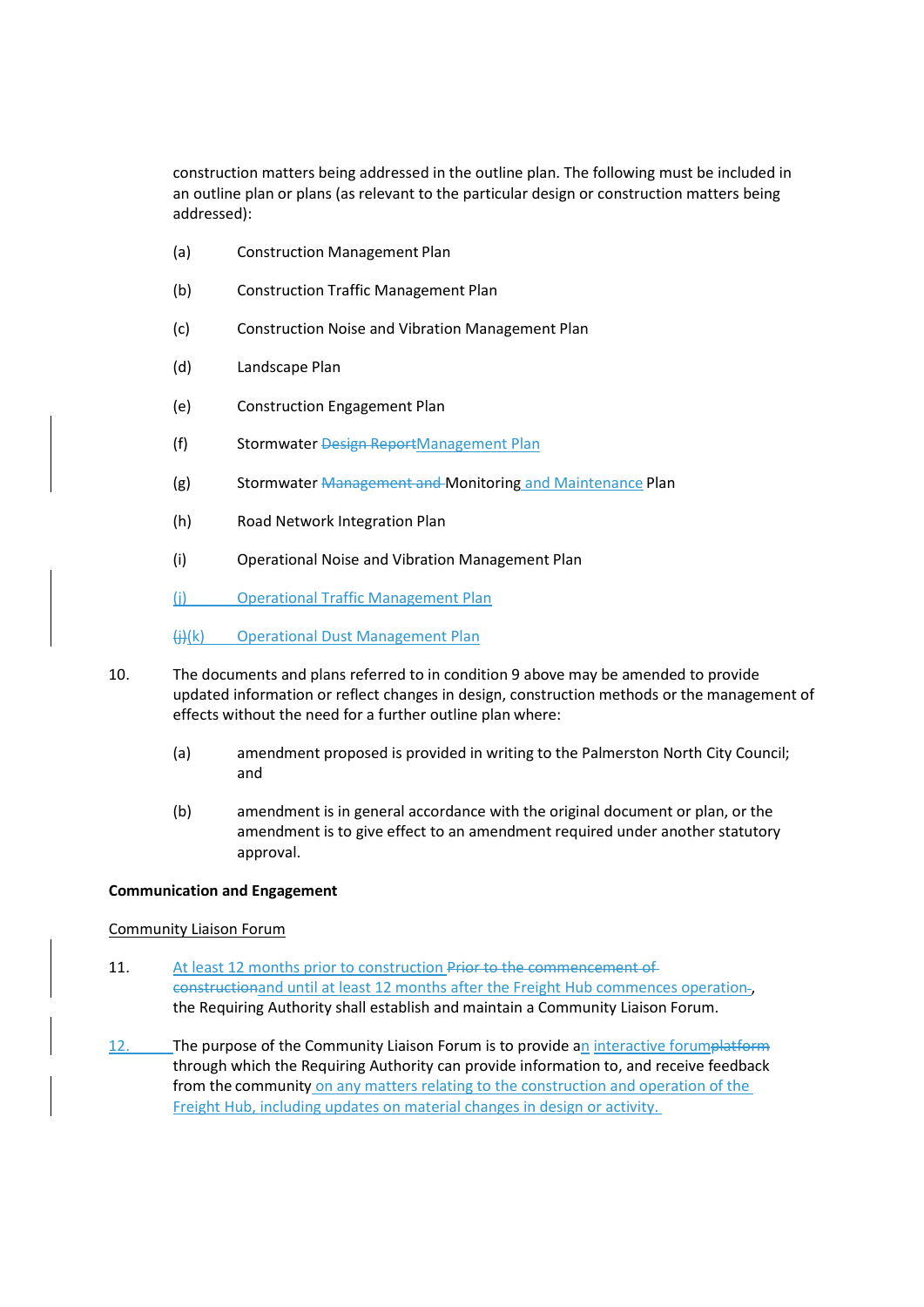- 13. The Requiring Authority shall determine the type of platform and frequency of updates to the community through the forum, which shall be at least every six months during construction and 12 months during operation.
- 12.14. The Requiring Authority shall ensure that the *platform forum provides opportunities for the* community to provide feedback $k_{\overline{i}}$  including feedback on draft management plans prepared in accordance with the conditions of this Notice of Requirement.

## Community Liaison Person

- 15. Within 12 months of the **[date the NoR is confirmed]** and until at least 12 months after the Freight Hub commences operation, the Requiring Authority shall appoint a Community Liaison Person as the point of contact for the community.
- 16. The role of the Community Liaison Person is to provide a point of contact for the community on behalf of the Requiring Authority for all enquiries relating to the Freight Hub, including land acquisition, construction or operational matters.
- 13.17. The Community Liaison Person will be responsible for administering the Community Liaison Forum, once established in accordance with condition 11.
- 14.18. The Requiring Authority shall make the contact details of the Community Liaison Person available to the community.

## Construction Engagement Plan

- 15.19. Prior to the commencement of construction, the Requiring Authority shall prepare a Construction Engagement Plan and implement the plan for the duration of construction.
- 16.20. The objective of the Construction Engagement Plan shall be to outline a process to ensure that the community is provided with construction information prior to the commencement of construction and to ensure the ongoing provision of information during construction of the Freight Hub..
- 17.21. The Construction Engagement Plan shall include:
	- (a) Contact details of the Community Liaison Person appointed pursuant to condition 18.15.
	- (b) A process for identifying the parties that will be communicated with, and the methods of communication.
	- (c) Information on and the methods for communicating the following:
		- (i) likely construction works and programme;
		- (ii) hours of construction where these are outside of normal working hours or on weekends or public holidays, including night-time heavy vehicle movements;
		- (iii) routes for construction vehicles, including vehicle movements and types (ie light or heavy vehicles);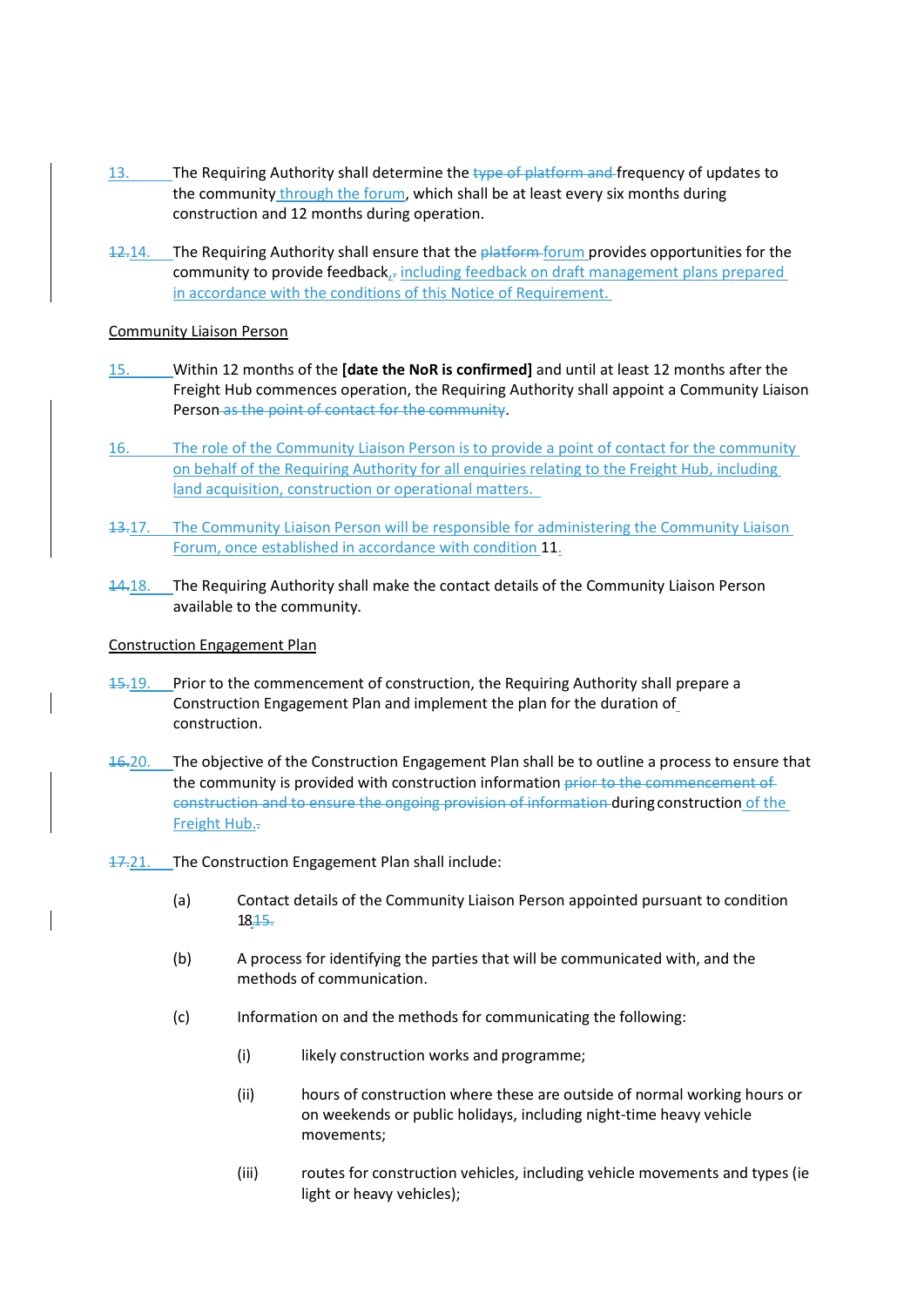- (iv) any temporary traffic management measures, including changes to pedestrian and cycling routes, public transport and school bus routes and the reinstatement of those routes;
- (v) progress of any construction works against key project milestones and completion dates; and
- (vi) the Construction Traffic Management Plan developed pursuant to condition 54.

## Complaints Register

- 22. Within 12 months of **[date the NoR is confirmed]** The Requiring Authority, at all times during construction, shall maintain a register of any complaints received in relation to adverse effects of the construction of the Freight Hub. shall establish a register of any complaints received and action undertaken by the Requiring Authority in response to the complaint, and maintain the register until at least 12 months after the Freight Hub commences operation.
- 18.23. The complaints register must include:
	- (b) the name and contact details of the complainant;
	- (c) the nature and details of the complaint; and
	- (d) measures taken by the Requiring Authority to respond to the complaint or where any measures have not been taken, the reasons why.
- 24. Theis complaints register shall be made available to Palmerston North City Council upon request.
- 25. The Requiring Authority shall provide regular updates to the community through the Community Liaison Forum on complaints received and any measures to address any complaints identified.

## **Mana Whenua**

## Mana Whenua Values

- 19.26. Prior to the commencement of construction, the Requiring Authority shall prepare a Mana Whenua Engagement Framework.
- 20.27. The objective of the Mana Whenua Engagement Framework is to recognize and provide for mana whenua values in the area affected by the Freight Hub, to develop mechanisms to avoid or mitigate effects on mana whenua values through the implementation of agreed monitoring and mitigation measures and provide opportunities for expression of those values through design.
- $24.28$ . The Requiring Authority shall engage with mana whenua to develop the contents of the Mana Whenua Engagement Framework, which may include:
	- (a) roles and responsibilities of mana whenua, including in relation to design and development of the Freight Hub;
	- (b) involvement in preparation of management plans;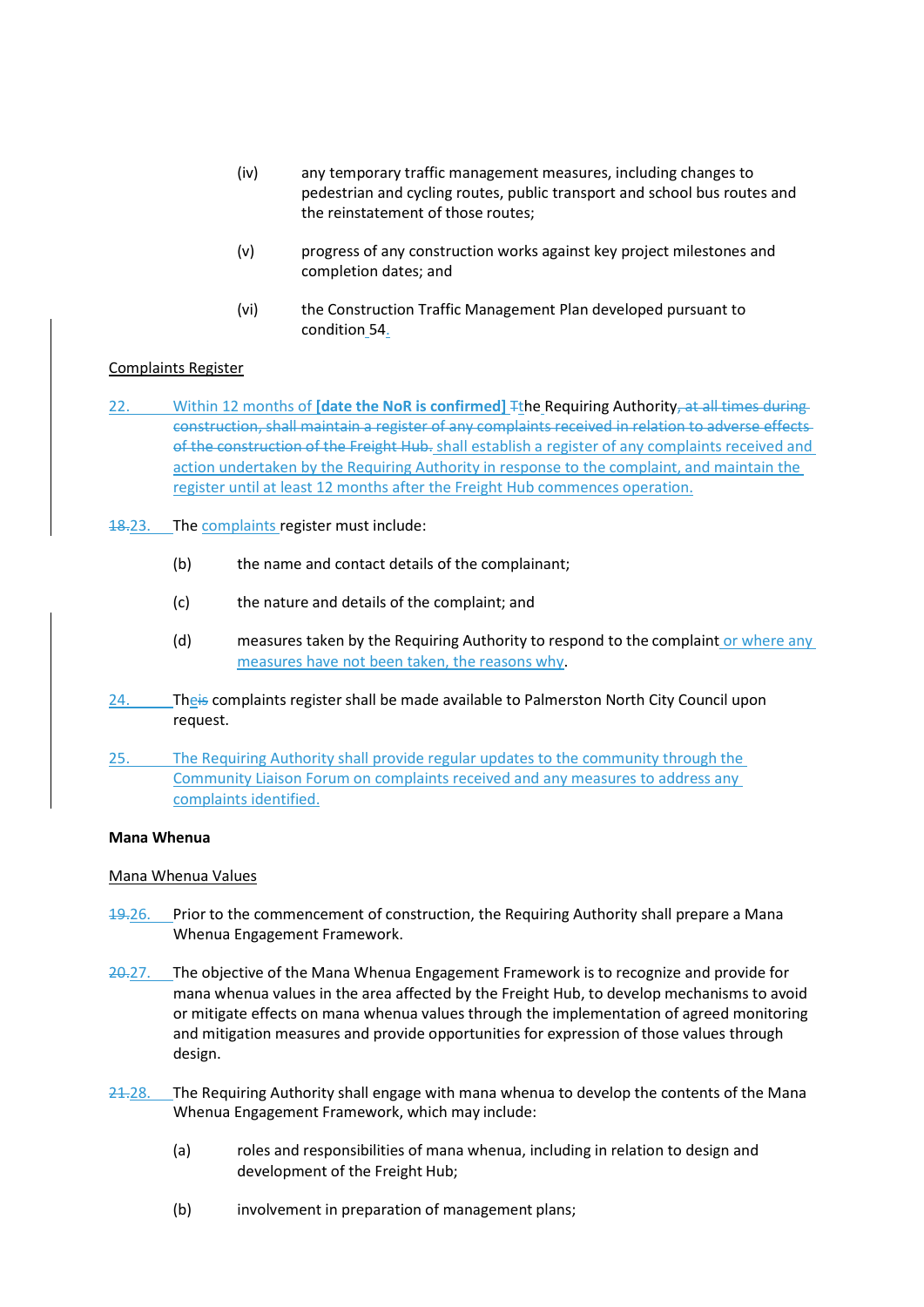- (c) monitoring activities to be undertaken;
- (d) involvement in developing and partaking in accidental discovery protocols;
- (e) site dedication protocols; and
- (f) opportunities for the expression of mana whenua values in the design and development of the Freight Hub.

## **Contamination**

- 22.29. Prior to commencement of construction, the Requiring Authority shall undertake a detailed site investigation in accordance with the Resource Management (National Environmental Standard for Assessing and Managing Contaminants in Soil to Protect Human Health) Regulations 2011 ("**NES-CS**").
- 30. The Requiring Authority shall ensure that any contaminated soil identified from the detailed site investigation is managed in accordance with the requirements of the NES-CS, and where appropriate prepare a Contaminated Site Management Plan.

### **Archaeology**

- 23.31. The Requiring Authority shall ensure that where any land disturbing works occur in an area of the Designation which is not subject to an archaeological authority under the Heritage New Zealand Pouhere Taonga Act 2014, an accidental discovery protocol is in place.
- 24.32. The accidental discovery protocol shall be prepared in collaboration with mana whenua and shall include:
	- (a) specific procedures in the event that kōiwi tangata or taonga are discovered; and
	- (b) activities that must be undertaken before construction activities in the vicinity of a discovery may recommence, including appropriate tikanga, recording, recovery of artifacts, and engagement.

#### **Stormwater**

Stormwater modellingManagement Report

- 25.33. The Requiring Authority shall prepare and submit a Stormwater Design ReportManagement Report with the first outline plan to Palmerston North City Council containing details of the stormwater detention ponds.
- 26.34. The Stormwater Design ReportManagement Report shall be prepared by a suitably qualified and experienced person.
- 27.35. The purpose of the Stormwater Design ReportManagement Report is to confirm the sizing-(volume)design of the stormwater detention ponds is sufficient to mitigate the potential downstream flooding effects as a result of any increased stormwater runoff from the Freight Hub and/or the loss of flood plain storage as a result of the site formation.
- 28.36. The Stormwater Design ReportManagement Report shall:
	- (a) outline the results of hydraulic modelling of the Mangaone Stream Catchment as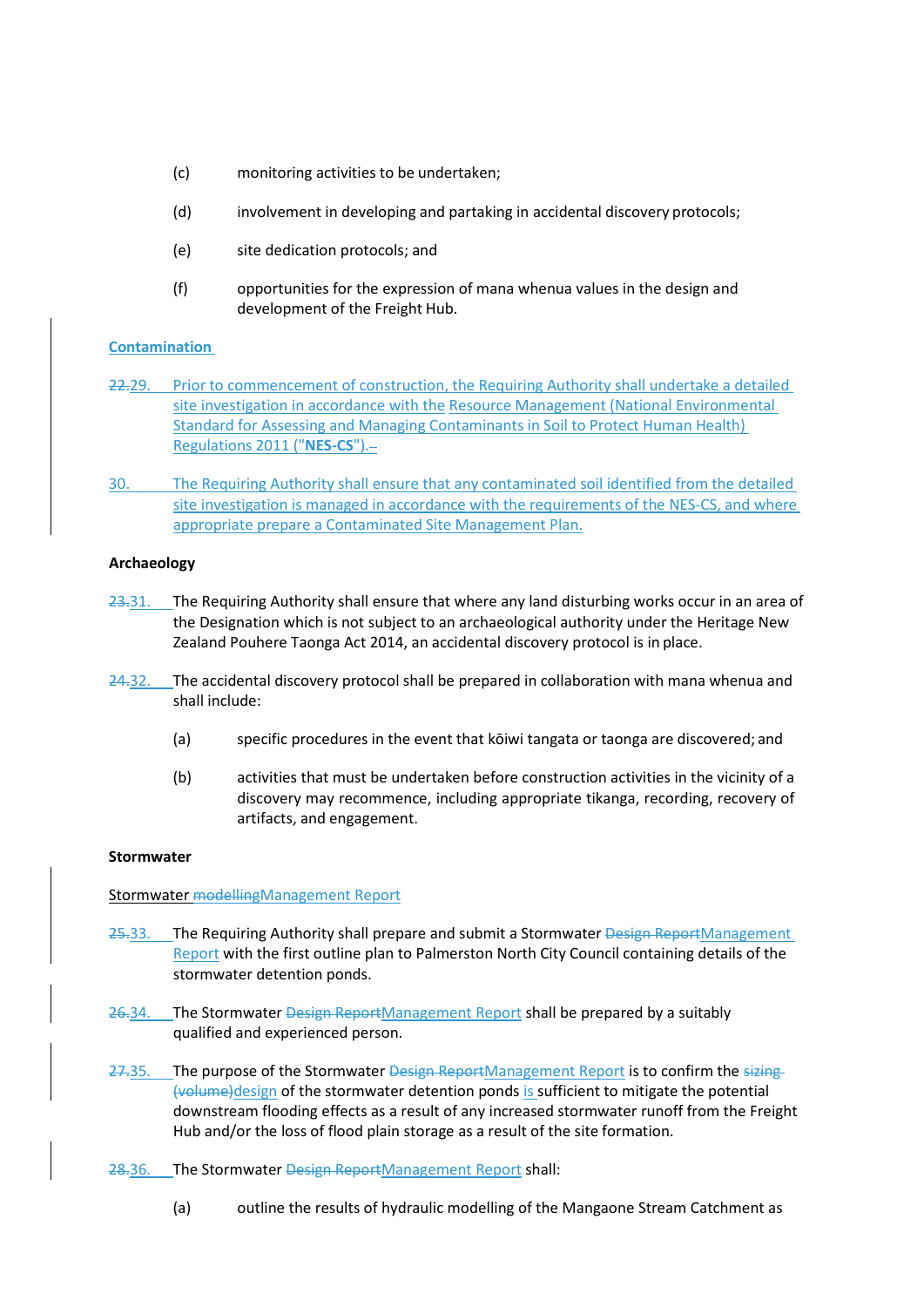affected by the Freight Hub; and and

(b) confirm the appropriate size of the stormwater

detention -ponds.-

## Stormwater Management and Monitoring Plan

- 29.37. Prior to commencement of construction, the Requiring Authority shall prepare and implement a Stormwater Management and Monitoring Plan.
- 30.38. The objective of the Stormwater Management and Monitoring Plan is to outline the design features for the effective operation of the stormwater system, and the methods for the monitoring and maintenance of the stormwater system.
- 31.39. The Stormwater Management and Monitoring Plan shall be prepared by a suitably qualified and experienced person.
- 32.40. The Stormwater Management and Monitoring Plan shall include:
	- (a) design measures to assist with achieving hydraulic neutrality and methods to assist with stormwater treatment and contaminant removal utilising natural systems including retention areas, permeable surfaces, wetland/swales and appropriate vegetation;
	- (b) the methods that will be used for the operation and maintenance of the stormwater management system to ensure its successful long-term performance, including sediment removal, clearance of debris, replacement of vegetation, and training of operators; and
	- (c) details of the location and operation of any emergency spillwaystormwater outlets from the site, including emergency spillway.

### **Level Crossing Safety Impact Assessment**

- 33.41. At least 12 months prior to construction commencing, the Requiring Authority shall commission Level Crossing Safety Impact Assessments for:
	- (a) the Campbell Road/Kairanga Bunnythorpe Road level crossing; and
	- (b) the Waughs Road/Campbell Road level crossing.
- 34.42. The Requiring Authority will engage with Palmerston North City Council to determine how to appropriately allocate implementation responsibilities in relation to the recommendations in each Level Crossing Safety Impact Assessment.

### **Road Network Integration Plan**

- 35.43. At least 12 months prior to construction commencing, the Requiring Authority shall prepare a Roading Network Integration Plan.
- 44. The objective of the Roading Network Integration Plan is to ensure that the roading network for the Freight Hub is appropriately managed and integrated with the wider transport network.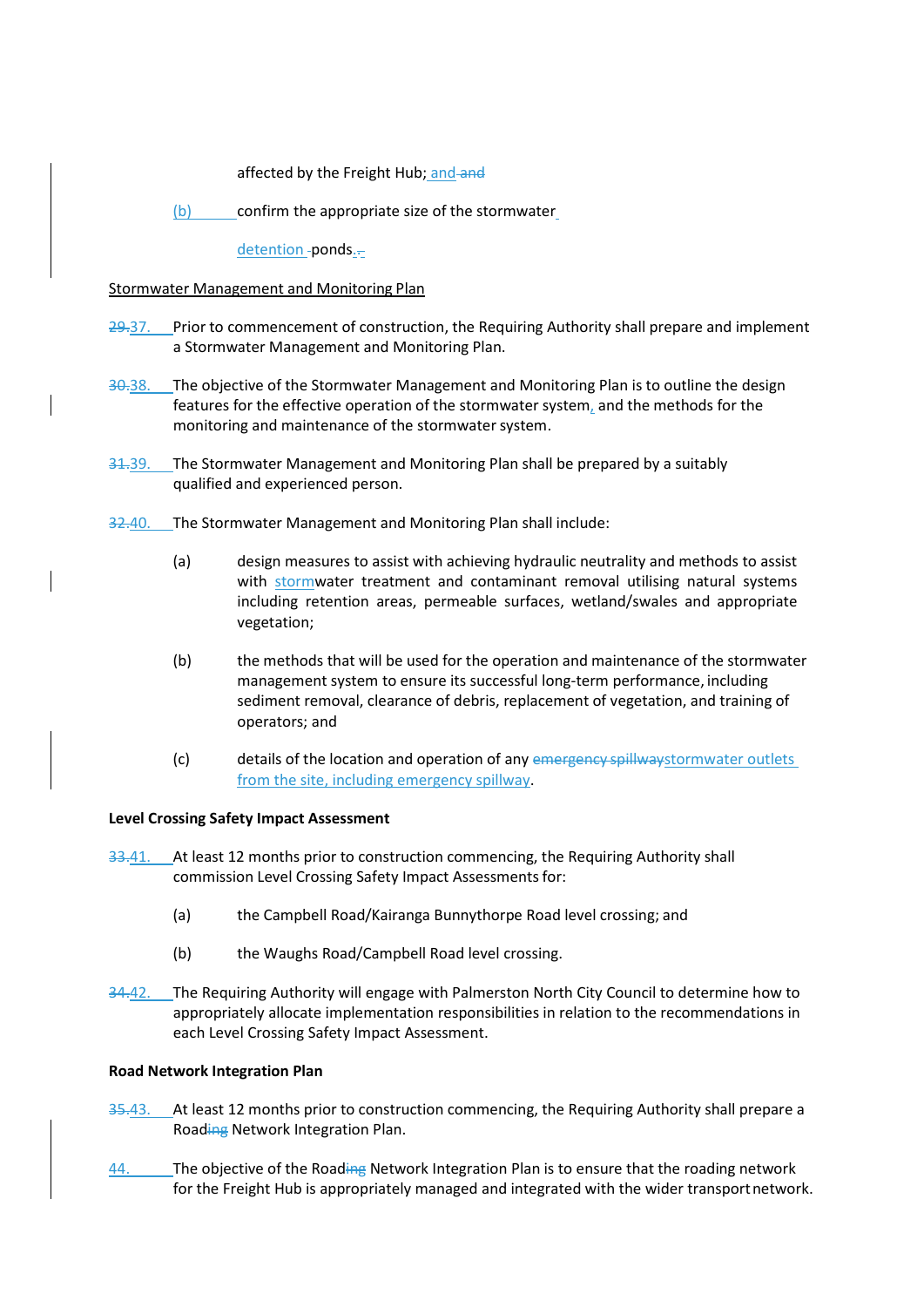- 36.45. The Requiring Authority shall consult and share information with Palmerston North City Council, Horizons Regional Council and Waka Kotahi NZ Transport Agency in preparing the Road Network Integration Plan.
- 37.46. The Roading Network Integration Plan shall include:
	- (a) the timing for the closure of and/or the legal stopping of any relevant roads (or sections of roads, as the case may be), including Railway Road, Clevely Line, Te Ngaio Road and Roberts Line;;
	- (b) details of the location, and timing and design of any access to the Freight Hub;
	- (b)(c) any changes and upgrades required to existing property accesses, roads, and intersections and roads upgrades required for the establishment and construction the and operation of the Freight Hub to be delivered by the Requiring Authority;
	- $\left(\frac{c}{c}\right)$  the timing for the closure of any level crossings;
	- $(d)(e)$  the proposed speed limits for any new roads and changes to speed limits for existing roads;
	- $\left\{ \frac{e}{f}\right\}$  the location and timing and form of any changes and upgrades to pedestrian walkways, cycleways and public transport facilities, including any new walkways, cycleways and public transport facilities, including new or relocated ion of the Bunnythorpe Bus stop; bus stops;
	- $(f)(g)$  the location and timing of confirmed and funded upgrades or additions to the wider transport network and the identification of opportunities for that wider transport network to integrate with any roading upgrades and connections required for the construction and operation of the Freight Hub; and
	- (h) details of the feedback provided by Palmerston North City Council, and Horizons Regional Council and Waka Kotahi the NZ Transport Agency and how this has been incorporated into the Road Network Integration Plan, including any feedback regarding the location and timing of a ring road and/or any bypasses of Bunnythorpe and how these connections integrate with the roading network required for the construction and operation of the Freight Hub.-

### **Landscape Plan**

- 38.47. Prior to commencement of construction, the Requiring Authority shall prepare a Landscape Plan.
- 39.48. The objective of the Landscape Plan is to outline the landscape measures to be incorporated into the Freight Hub design, to manage potential adverse effects of the Freight Hub on landscape, visual amenity and natural character.
- 40.49. The Landscape Plan shall be prepared by a suitably qualified and experienced person.
- 41.50. The Landscape Plan shall include:
	- (a) the extent to which the design of the Freight Hub aligns with the industrial and rural values highlighted in the North East Industrial Design Guide. Where a different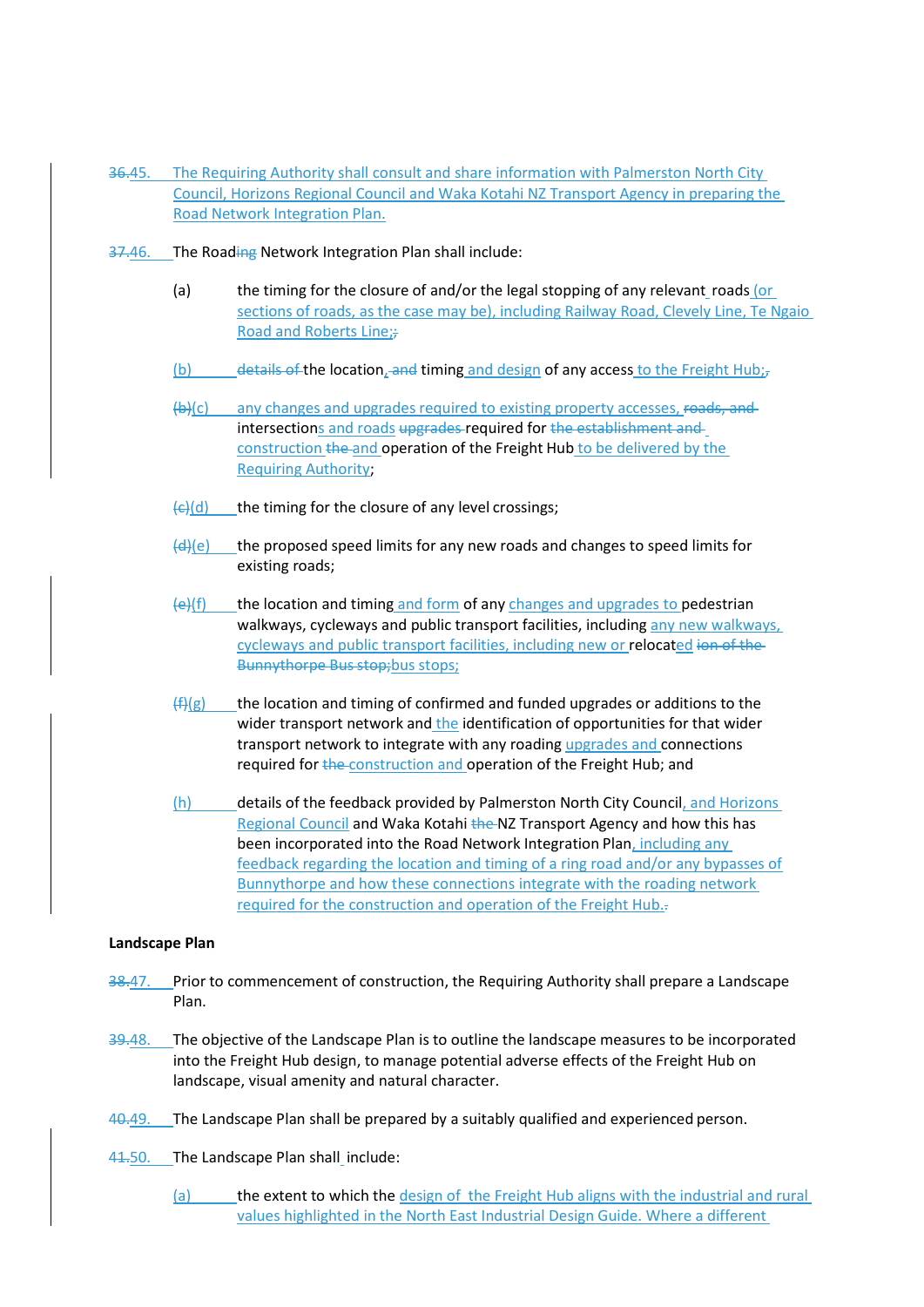approach to the North East Industrial Design Guide is proposed, the Landscape Plan shall outline the reasons for a departure from the approach and outline why the alternative approach is preferred.

- (b) the location and types of proposed landscape and visual amenity plantings, including planting of stormwater detention ponds, stream and riparian margins, cut faces, fill batters, and toshow how these plantings will integrate the built forms of the Freight Hub into the surrounding environment;
- (c) how the proposed planting would enhance the natural character of the Mangaone **Stream surrounds;**
- $(a)$ (d) how any roads and walkways within the designation extent integrate into the character of the surrounding area;
- $(b)$ (e) the location of the proposed noise mitigation structures as outlined in the Operational Noise and Vibration Plan, and where required, the final form, finish, and planting of these structures (including vertical noise barriers and bunds) along Sangsters Road and Maple Street, including vertical noise barriers and bunds and associated planting;
- $\left\langle \epsilon \right\rangle$  (f)  $\left\langle \epsilon \right\rangle$  the proposed timing for any landscape or visual amenity planting to maximise mitigation planting coverage prior to construction of the main buildings and/or operation of the Freight Hub where practicable; and
- $(g)$  the process and programme for maintaining any landscape or visual amenity planting.

## **Construction**

## Construction Management Plan

- 42.51. Prior to commencement of the construction, the Requiring Authority shall prepare a Construction Management Plan, and implement the plan for the duration of construction.
- 43.52. The objective of the Construction Management Plan is to outline measures for managing construction related effects.
- 44.53. The Construction Management Plan shall include:
	- (a) a construction programme, including any seasonal timings for works;
	- (b) a detailed site layout;
	- (c) the design and management specifications for all earthworks on-site, including disposal sites and their location;
	- (d) measures to be implemented to minimise dust from construction and related earthworks;
	- (e) the design of temporary lighting for enabling and construction works and construction support areas;
	- (f) details on the timing of the installation of screening and planting and opportunities where this can be undertaken prior to works commencing;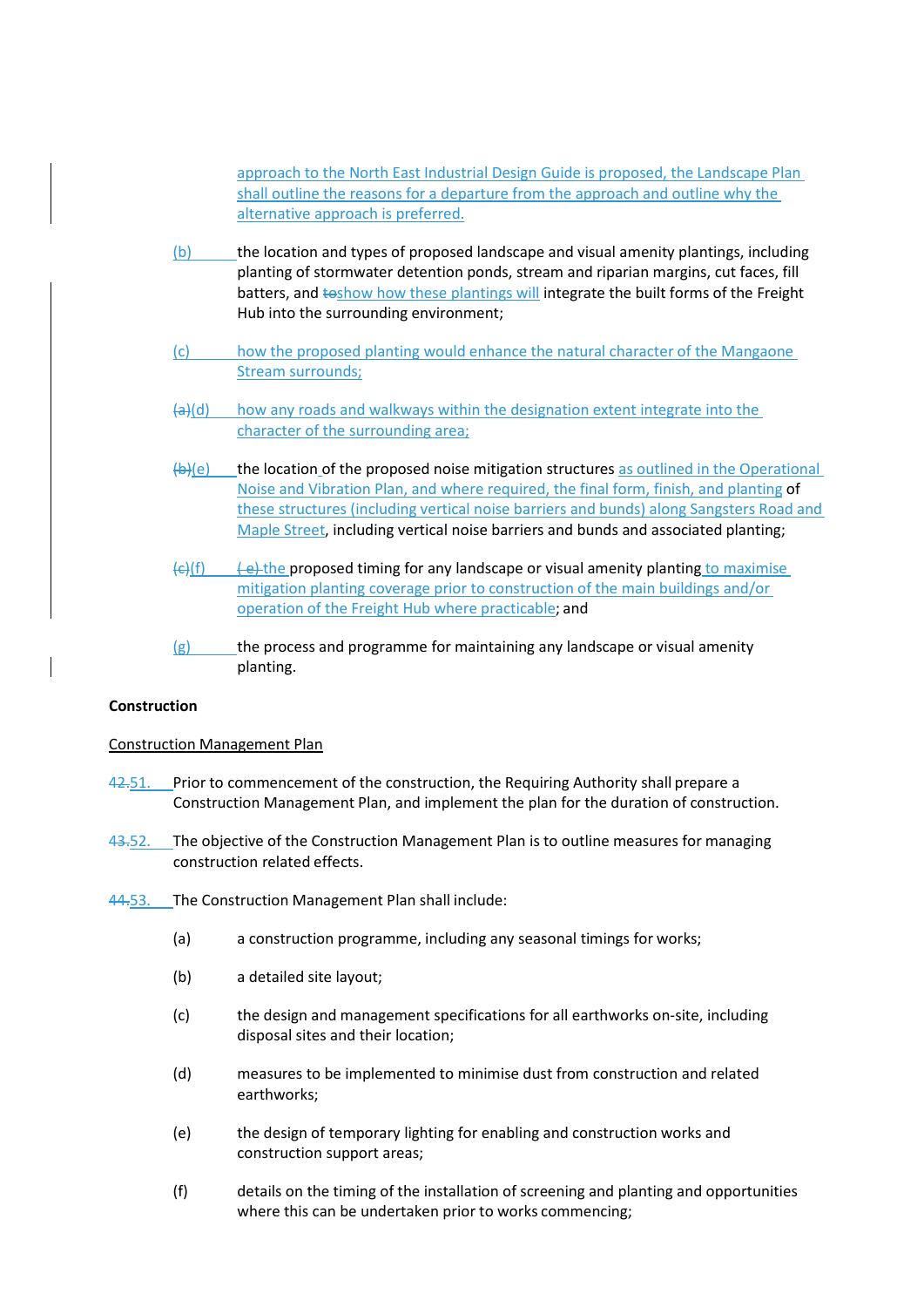- (g) the approach to the management of construction waste;
- (h) the accidental discovery protocol adopted by the Requiring Authority;
- (i) a description of training requirements for all site personnel (including employees, subcontractors and visitors) including details of briefings for employees and subcontractors about the accidental discovery protocol adopted by the Requiring Authority;
- (j) environmental incident and emergency management procedures; and
- (k) contact numbers for key construction staff, and staff responsible for any monitoring requirements.

## Construction Traffic Management Plan

- 45.54. Prior to the commencement of construction, the Requiring Authority shall prepare a Construction Traffic Management Plan, and implement the plan for the duration of construction.
- 46.55. The objective of the Construction Traffic Management Plan is to outline the methods that will be undertaken to minimise adverse effects fromof construction works on the property access, traffic safety and efficiency of traffic movements.
- 47.56. The Construction Traffic Management Plan shall be prepared by a suitably qualified and experienced person.
- 57. The Construction Traffic Management Plan shall:
	- (a) identify the numbers, frequencies, and timing of traffic movements for each phase of the construction programme as developed under the Construction Management Plan, including any limitations on heavy vehicle movements through key areas during night and peak times, as required;
	- (b) identify safe site access routes, site access arrangements, and access points for heavyvehicles in a manner consistent with Waka Kotahi NZ Transport Agency's Code of Practice for Temporary Traffic Management;
	- (c) outline methods to manage local and network wide effects of the construction, including temporary traffic management measures, such as traffic detours including for public transport and school bus routes and temporary speed limits;
	- (d) provide details for measures to maintain safe pedestrian and cyclist access movements in the vicinity of the site;
	- (e) include the construction vehicle noise limits and any requirements for effective noise suppression;
	- $\left\{\frac{a}{b}\right\}$  detail measures to provide vehicle access to private and adjacent properties;
	- $\left(\frac{b}{c}\right)(g)$  identify opportunities to use the rail network to minimise effects on the roading network where practicable;
	- $(h)$  provide details for any new permanent accesses to be formed at the earliest practical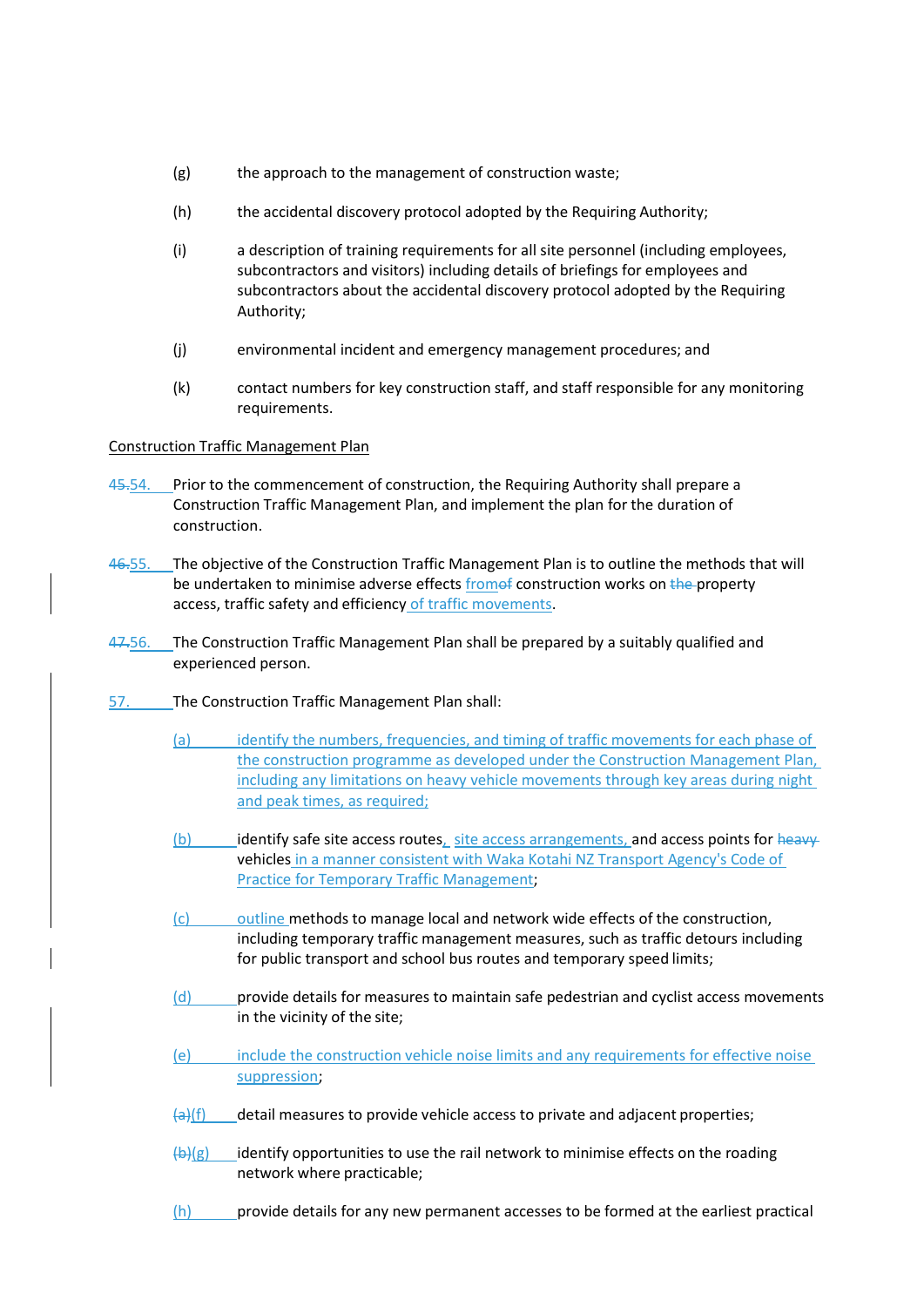opportunity to limit the adverse effects of construction and severance;

- $\left\langle \epsilon \right\rangle$ (i) provide measures for the management of fine material loads (e.g. covers) and the timely removal of any material deposited or spilled on public roads; and
- $\frac{d}{dx}$ (i) provide a process for preparing a traffic management communications plan.

### Construction Noise and Vibration Management Plan

- 48.58. Prior to the commencement of construction, the Requiring Authority shall prepare a Construction Noise and Vibration Management Plan, and implement the plan for the duration of construction.
- 49.59. The purpose of the Construction Noise and Vibration Management Plan is to demonstrate how compliance with the following will be achieved for the duration of construction of the Freight Hub, where applicable to the relevant works:
	- (a) NZS 6803:1999 Acoustics Construction Noise; or
	- (b) Waka Kotahi, State Highway Construction and Maintenance Noise and Vibration Guide, 2019.
- 50.60. The Construction Noise and Vibration Management Plan shall be prepared by a suitably qualified and experienced person.
- 51.61. The Construction Noise and Vibration Management Plan shall include:
	- (a) a description of the projected construction noise and vibration levels;
	- (b) a description of the construction works and processes;
	- (c) a description of anticipated equipment and any noise or vibration suppression devices;
	- (d) the hours of operation, including times and days when activities causing noise and/or vibration would occur;
	- (e) identification of affected dwellings and projected noise and vibration levels for those dwellings;
	- (f) methods and frequency for monitoring and reporting on construction noise and vibration; and
	- $(ff)(g)$  construction equipment operator training procedures and expected construction site behaviours.

### **Operational Lighting**

- 51.62. Prior to the commencement of construction of the Freight Hub, the Requiring Authority shall prepare a Lighting Design Plan.
- 51.63. The objective of the Lighting Design Plan is to demonstrate how the lighting for the outdoor operational areas, internal access roads, and car parks of the Freight Hub will be designed to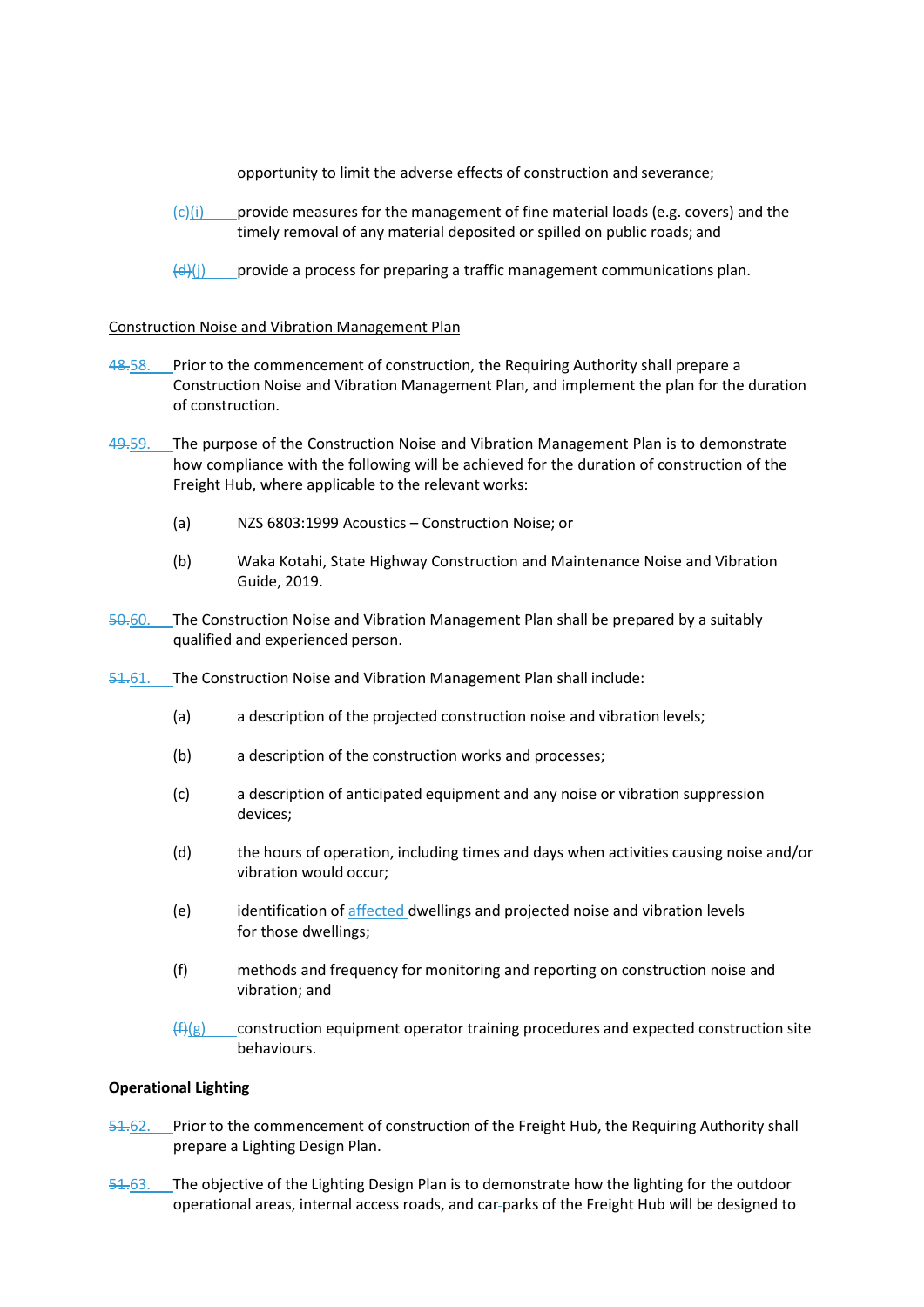manage glare and light spill from the operation of the Freight Hub, and to comply with R12A.4. $\pm$ (f) of the District Plan.

- 4.64. The Lighting Design Plan shall include:
	- (a) the lighting standards to be complied with;
	- (b) the projected light spill or glare calculations; and
	- (c) the proposed locations and design for lighting structures, including any measures to reduce potential adverse visual amenity effects including minimising where practicable, the number of lighting poles and the height of lighting towers.

### **Operational Traffic Management Plan**

- 65. The Requiring Authority shall prepare and implement an Operational Traffic Management Plan.
- 66. The objective of the Operational Traffic Management Plan is to outline the methods that will be undertaken to manage adverse transport effects from operational activities of the Freight Hub.
- 67. The Operational Traffic Management Plan shall include:
	- (a) a description of the expected traffic generation, including light and heavy vehicles, for activities within the Freight Hub;
	- (b) the method for assessing the performance of accesses to the Freight Hub, both in terms of safety and traffic efficiency;
	- $\left\{a\right\}(c)$  the form and timing of safety upgrades to the section of Roberts Line between Railway Road and Richardsons Line, including in respect of established accesses and intersections; and
	- $(b)$ (d) a description of any other roading connections relevant to the access or operation of the Freight Hub detailed in the Road Network Integration Plan.
- 52.68. The Requiring Authority shall review and update the Operational Traffic Management Plan with each outline plan of works for buildings and development of the Freight Hub where relevant.

### **Operational Noise and Vibration**

- 5.69. The Requiring Authority shall prepare and implement an Operational Noise and Vibration Management Plan.
- 6.70. The objective of the Operational Noise and Vibration Management Plan is to detail mitigation and ongoing measures to control noise and vibration effects from the operation of the Freight Hub.
- 7.71. The Operational Noise and Vibration Management Plan shall be prepared by a suitably qualified and experienced person.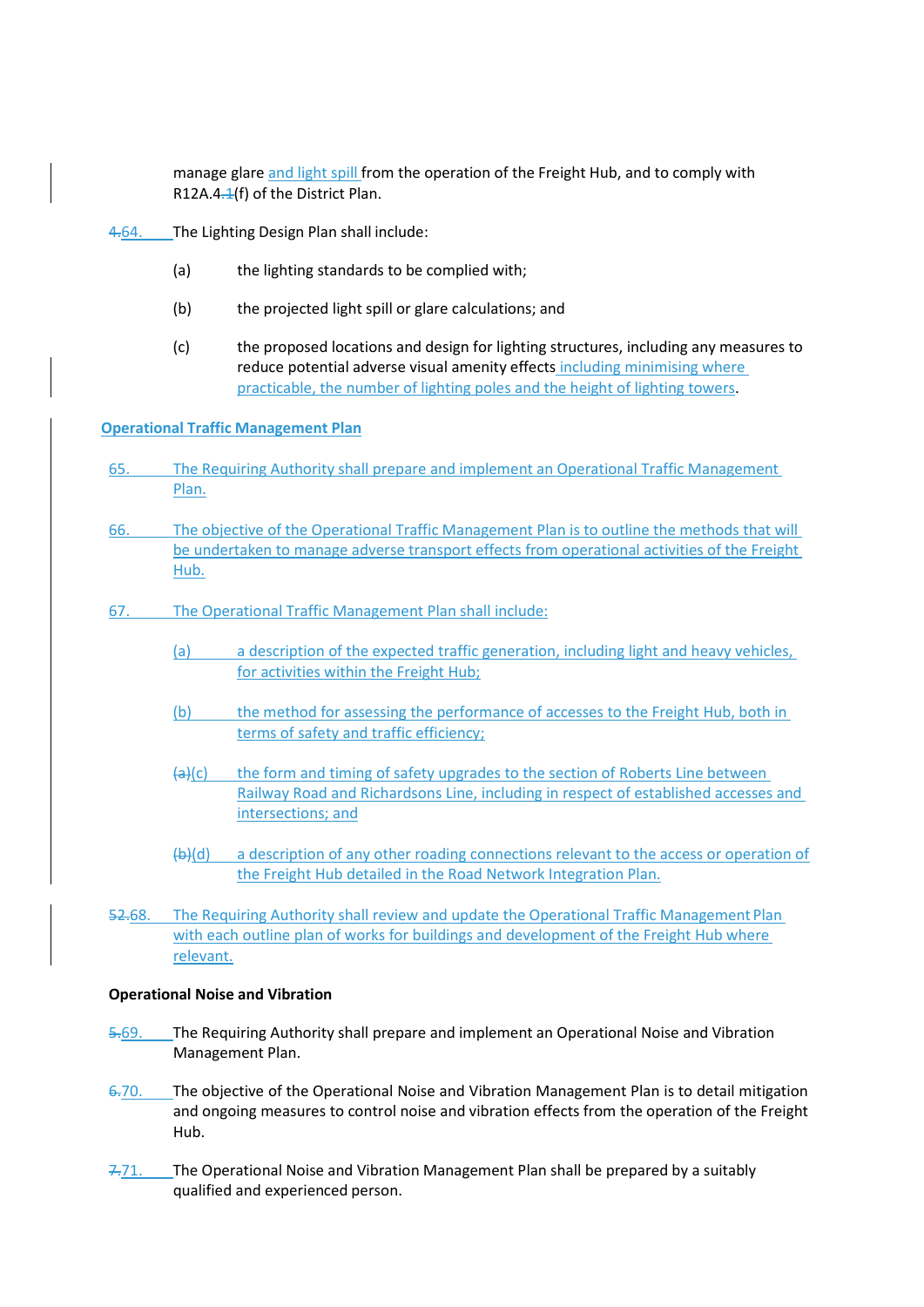- 8.72. The Operational Noise and Vibration Management Plan shall outline:
	- (a) the noise and vibration limits within which for both day and night time activities within the Freight Hub must operate;
	- (b) the details and location of any noise mitigation structures required to manage the noise and vibration effects including:
		- (i) a continuous barrier, including bunds and/or natural elevation on the eastern boundary of the designation extent to 5 metres above the finished ground level of the Freight Hub; and
		- (ii) a barrier 3 metres above finished ground level of the Freight Hub on the northern boundary of the designation extent.
	- (c) the outcome of investigations undertaken for dwellings existing as at [23 October 2020] that are predicted to be subject to exceedance of Category A noise criteria contained at Table 5 of Technical Report D – Acoustic Assessment;
	- (d) the acoustic treatment that is necessary to achieve acceptable internal noise levels of 35 dB LAeq(1h) in bedrooms and 40 dB LAeq(1h) in other habitable spaces of dwellings as at [23 October 2020];
	- $(b)$ (e) the process for undertaking noise modelling and monitoring of operational noise and vibration $:$ :
	- $\left\langle \epsilon \right\rangle$ (f) the location of permanent noise monitors which shall include one in the northern area and one in the eastern area of the Freight Hub; and
	- $\left(\frac{d}{dx}\right)(g)$  site noise management measures including operation of machinery and equipment in a manner to avoid unreasonable noise.
- 52.73. The Requiring Authority shall make the current version of the Operational Noise and Vibration Management Plan publicly available.
- 52.74. The Requiring Authority shall review and update (including with any additional noise modelling as required) the Operational Noise and Vibration Management Plan:
	- (a) annually; and
	- (b) prior to any significant changes in activity at the Freight Hub that might reasonably be expected to alter or otherwise affect the noise and vibration levels generated from the Freight Hub.

**Operational Dust Management** 

- 75. The Requiring Authority shall prepare and implement an Operational Dust Management Plan.
- 76. The objective of the Operational Dust Management Plan is to detail the mitigation and ongoing measures to control dust effects from the operation of the Freight Hub.
- 77. The Operational Dust Management Plan shall be prepared by a suitably qualified and experienced person.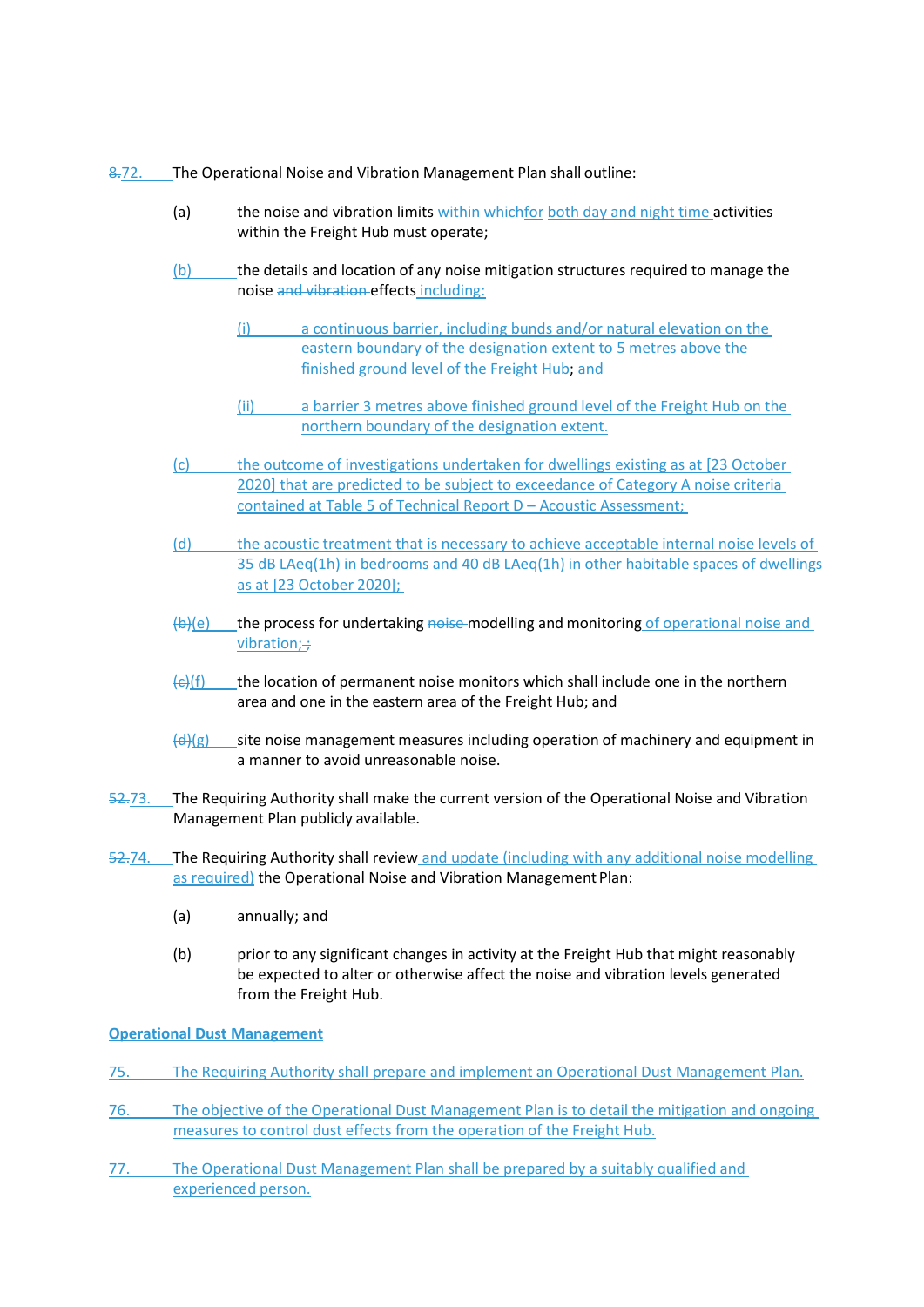- 78. The Operational Dust Management Plan shall outline:
	- (a) The details and location of dust generating activities on the site;
	- (b) A description of any sensitive receptor locations;
	- (c) A qualitative assessment of the risk of impacts of dust generation from dust generating activities, including the typical frequency and duration of exposure to dust for each activity;
	- (d) A description of the intensity and character (including offensiveness) of each type of dust discharge;
	- (e) The mitigation and management practices to minimise dust emissions;
	- (f) The process for monitoring dust generation and dust generating activities;
	- (g) The roles and responsibilities of staff in relation to the Operational Dust Management Plan; and
	- (h) The training required for staff to implement the Operational Dust Management Plan.
- 79. The Requiring Authority shall make the Operational Dust Management Plan publicly available.
- 80. The Requiring Authority shall review and update the Operational Dust Management Plan:
	- (c) annually; and
	- (d) prior to any significant changes in activity at the Freight Hub that might reasonably be expected to alter or otherwise affect the dust generated from the Freight Hub.

## **Post-completion**

Post-completion review of designation extent and conditions

52.81. As soon as practicable following completion of construction of the Freight Hub, the Requiring Authority shall:

- (a) review the designation extent;
- (b) identify areas of designated land that the Requiring Authority considers are no longer necessary for the ongoing operation, maintenance or for ongoing measures to mitigate adverse effects of the Freight Hub; and
- (c) notify the Council under section 182 of the RMA to remove those parts of the designation.
- 52.82. Once construction of the Freight Hub is complete, the following construction conditions will no longer apply and can be removed as part of any subsequent District Plan review:
	- (a) conditions- $19 2117 22$ ; and
	- (b) conditions 51-6145-55.